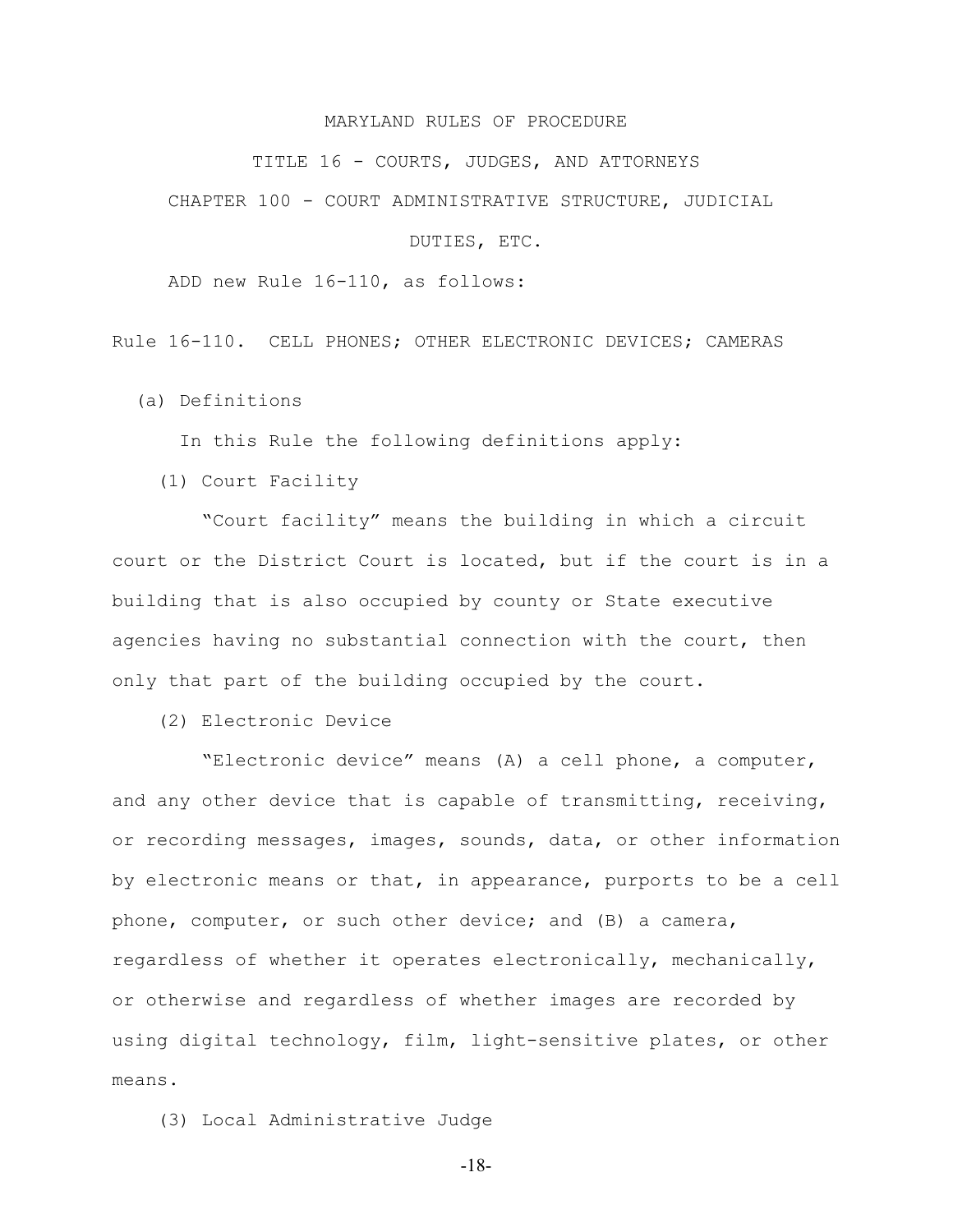"Local administrative judge" means the county administrative judge in a circuit court and the district administrative judge in the District Court.

(b) Possession and Use of Electronic Devices

(1) Generally

 Subject to inspection by court security personnel and the restrictions and prohibitions set forth in this section, a person may (A) bring an electronic device into a court facility and (B) use the electronic device for the purpose of sending and receiving phone calls and electronic messages and for any other lawful purpose not otherwise prohibited.

(2) Restrictions and Prohibitions

(A) Rule 5-615 Order

 An electronic device may not be used to facilitate or achieve a violation of an order entered pursuant to Rule 5-615 (d).

(B) Photographs and Video

 Except as permitted in accordance with this Rule, Rule 16-109, Rule 16-405, or Rule 16-504 or as expressly permitted by the local administrative judge, a person may not (i) take or record a photograph, video, or other visual image in a court facility, or (ii) transmit a photograph, video, or other visual image from or within a court facility.

Committee note: The prohibition set forth in subsection (b)(2)(B) of this Rule includes still photography and moving visual images. It is anticipated that permission will be granted for the taking of photographs at ceremonial functions.

-19-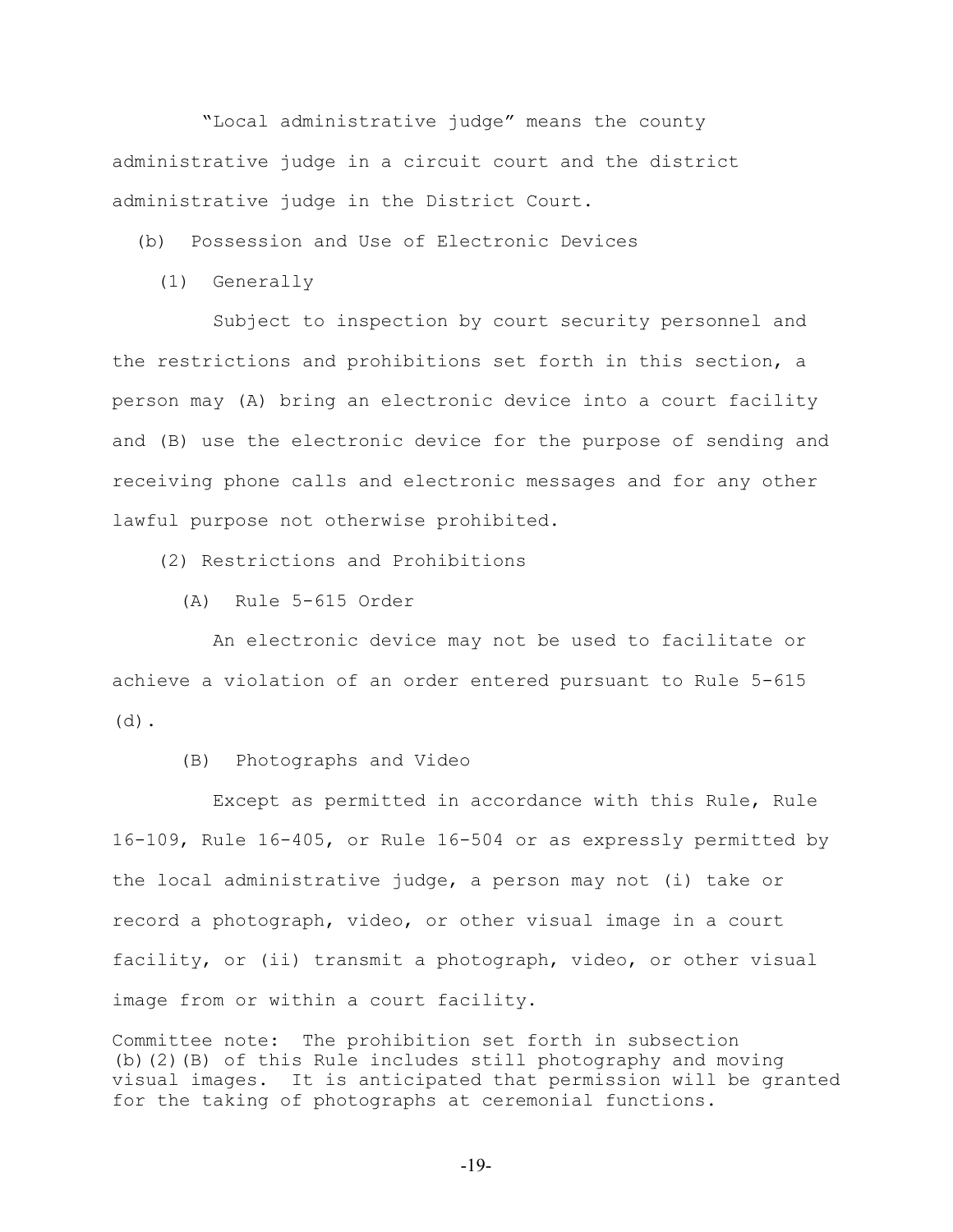(C) Interference with Court Proceedings or Work

 An electronic device shall not be used in a manner that interferes with court proceedings or the work of court personnel.

Committee note: An example of a use prohibited by subsection (b)(2)(C) is a loud conversation on a cell phone near a court employee's work station or in a hallway near the door to a courtroom.

(D) Jury Deliberation Room

 An electronic device may not be brought into a jury deliberation room.

(E) Courtroom

 (i) Except with the express permission of the presiding judge or as otherwise permitted by this Rule, Rule 16-109, Rule 16-405, or Rule 16-504, all electronic devices inside a courtroom shall remain off and no electronic device may be used to receive, transmit, or record sound, visual images, data, or other information.

(ii) Subject to subsection (b)(2)(F), the court shall liberally allow the attorneys in a proceeding currently being heard, their employees, and agents to make reasonable and lawful use of an electronic device in connection with the proceeding.

(F) Security or Privacy Issues in a Particular Case

 Upon a finding that the circumstances of a particular case raise special security or privacy issues that justify a restriction on the possession of electronic devices, the local administrative judge or the presiding judge may enter an order

-20-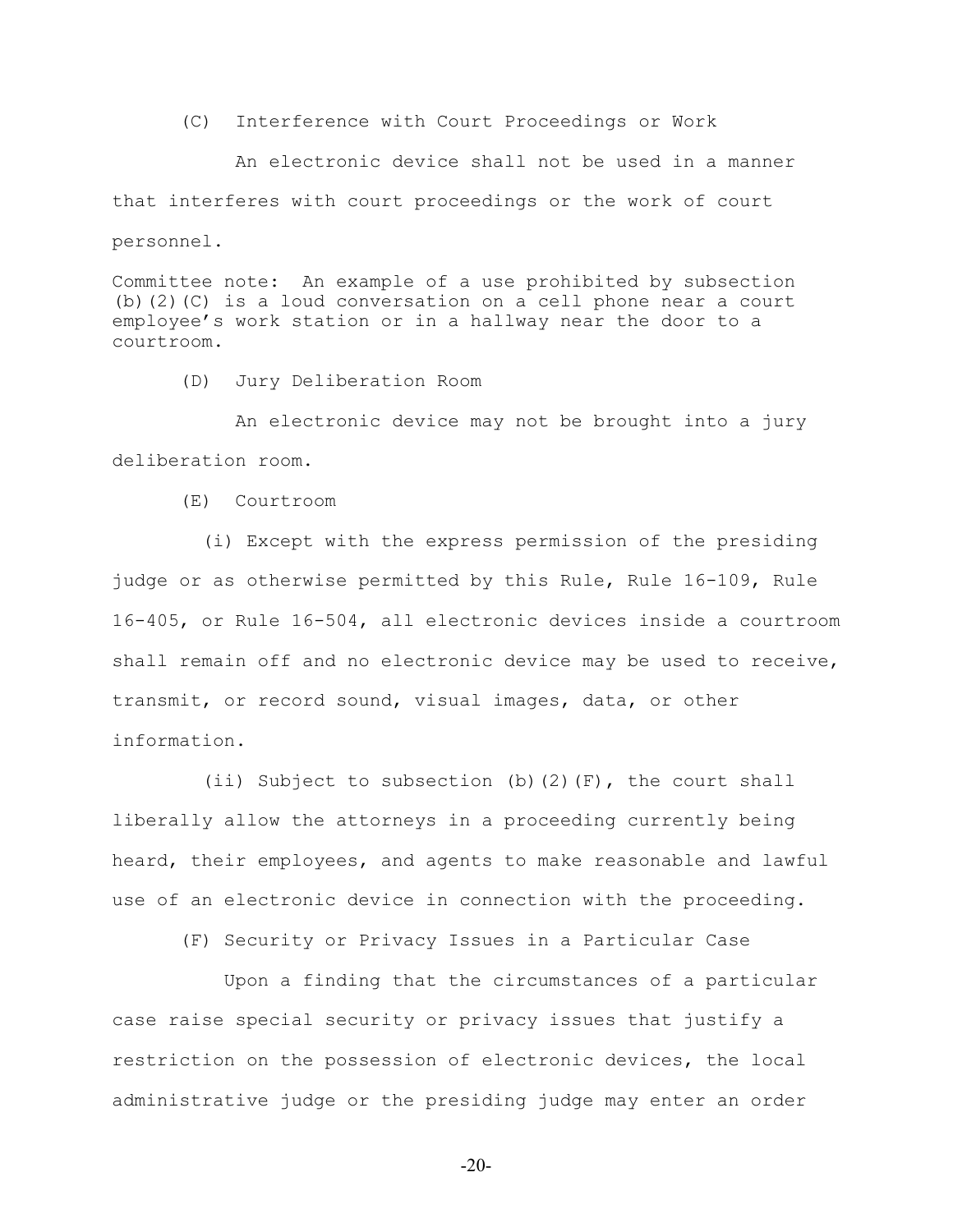limiting or prohibiting the possession of electronic devices in a courtroom or other designated areas of the court facility. The order shall provide for notice of the designated areas and for the collection of the devices and their return when the individual who possessed the device leaves the courtroom or other area. No liability shall accrue to the security personnel or any other court official or employee for any loss or misplacement of or damage to the device.

(c) Violation of Rule

 (1) Security personnel or other court personnel may confiscate and retain an electronic device that is used in violation of this Rule, subject to further order of the court or until the owner leaves the building. No liability shall accrue to the security personnel or any other court official or employee for any loss or misplacement of or damage to the device.

 (2) An individual who willfully violates this Rule or any reasonable limitation imposed by the local administrative judge or the presiding judge may be found in contempt of court and sanctioned in accordance with the Rules in Title 15, Chapter 200.

(d) Notice

 (1) Notice of the provisions of sections (b) and (c) of this Rule shall be:

(A) posted prominently at the court facility;

 (B) included on the main judiciary website and the website of each court; and

(C) disseminated to the public by any other means approved

-21-